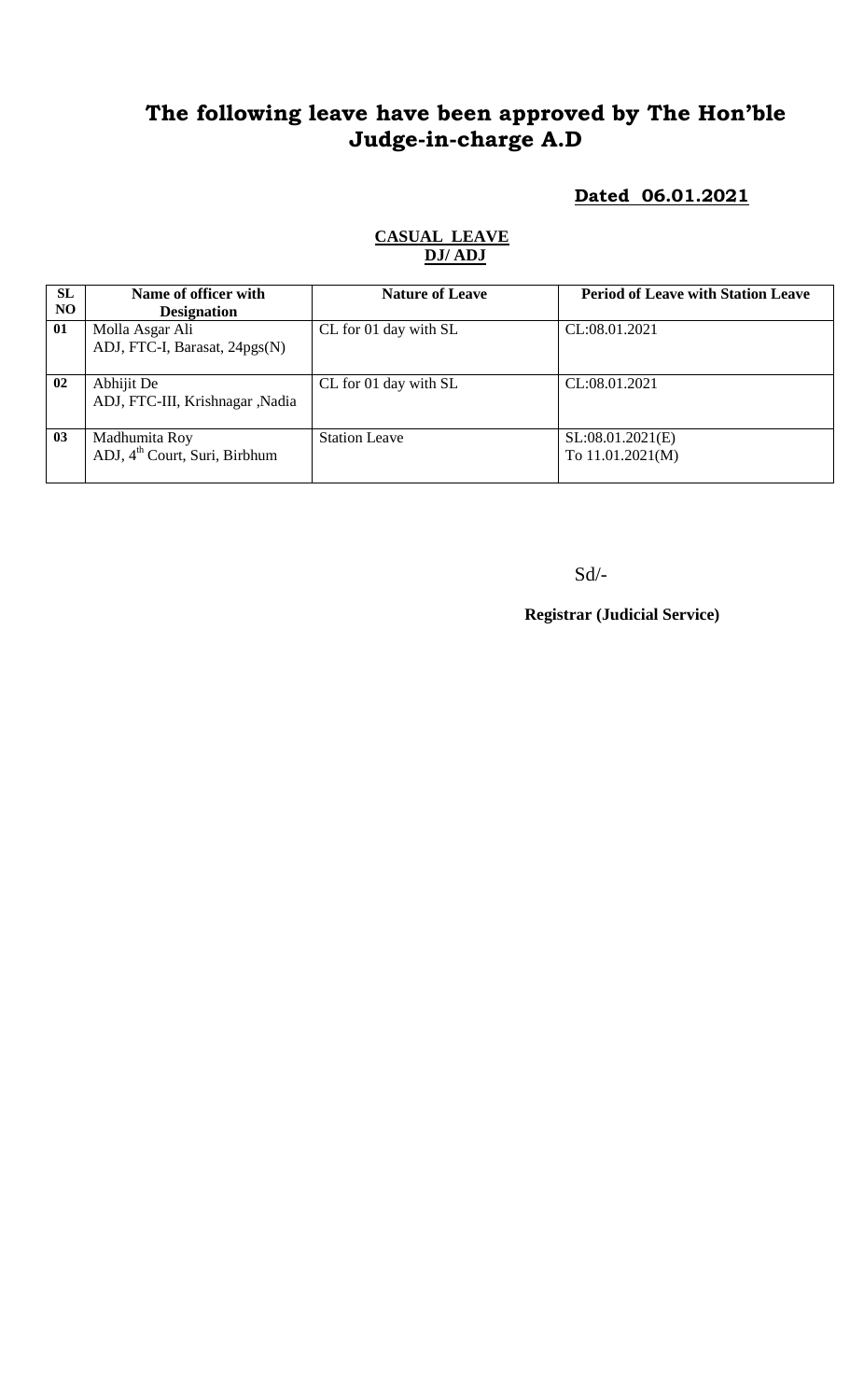#### **The following leave have been approved by the Hon'ble Judge-in-Charge A.D.**

#### **Dated: 06.01.2021**

## **DJ, ADJ**

| SL<br>NO | Name of officer with<br><b>Designation</b>                      | <b>Nature of Leave</b>   | <b>Period of Leave with Station Leave</b> |
|----------|-----------------------------------------------------------------|--------------------------|-------------------------------------------|
| -01.     | Sri Kallol Kumar Das<br>ADJ, 1 <sup>st</sup> Court, Cooch Behar | Earned Leave for 08 days | From 05.01.2021 to 12.01.2021             |

### **CJM/ACJM**

| <b>SL</b> | Name of officer with                                                              | <b>Nature of Leave</b>   | <b>Period of Leave with Station Leave</b> |
|-----------|-----------------------------------------------------------------------------------|--------------------------|-------------------------------------------|
| NO        | <b>Designation</b>                                                                |                          |                                           |
| 02.       | Sri Sanjay Naskar, CJM-<br>cumCJ(SD), Car Nicobar and<br>Joint CJ(SD), Port Blair | Earned Leave for 16 days | From 13.01.2021 to 28.01.2021             |
| 03.       | Sri Arnab Datta, ACJM,<br>Kakdwip, South 24- Parganas                             | Earned Leave for 03 days | From 14.01.2021 to 16.01.2021             |

## **JM**

| SL             | Name of officer with                                                                              | <b>Nature of Leave</b>       | <b>Period of Leave with Station Leave</b> |
|----------------|---------------------------------------------------------------------------------------------------|------------------------------|-------------------------------------------|
| N <sub>O</sub> | <b>Designation</b>                                                                                |                              |                                           |
| 04.            | Smt. Sharmistha Ghosh<br>JM, $2nd$ Court, Siliguri                                                | Child Care Leave for 40 days | From 18.01.2021 to 26.02.2021             |
| 05.            | Sri Siddhartha Sankar Roy<br>Chowdhury<br>JM, 1 <sup>st</sup> Court, Rampurhat,<br><b>Birbhum</b> | Earned Leave for 08 days.    | From 15.01.2021 to 22.01.2021             |
| 06.            | Sri Sumitava Ghosh, JM, 1 <sup>st</sup><br>Court, Suri, Birbhum                                   | Earned Leave for 11 days     | From 06.01.2021 to 16.01.2021             |
| 07.            | Smt. Kalyani Jogasarma Ghosh<br>JM, 3 <sup>rd</sup> Court, Sadar, Cooch<br>Behar                  | Child Care Leave for 33 days | From 11.01.2021 to 12.02.2021             |

Sd/-  **Registrar (Judicial Service)**